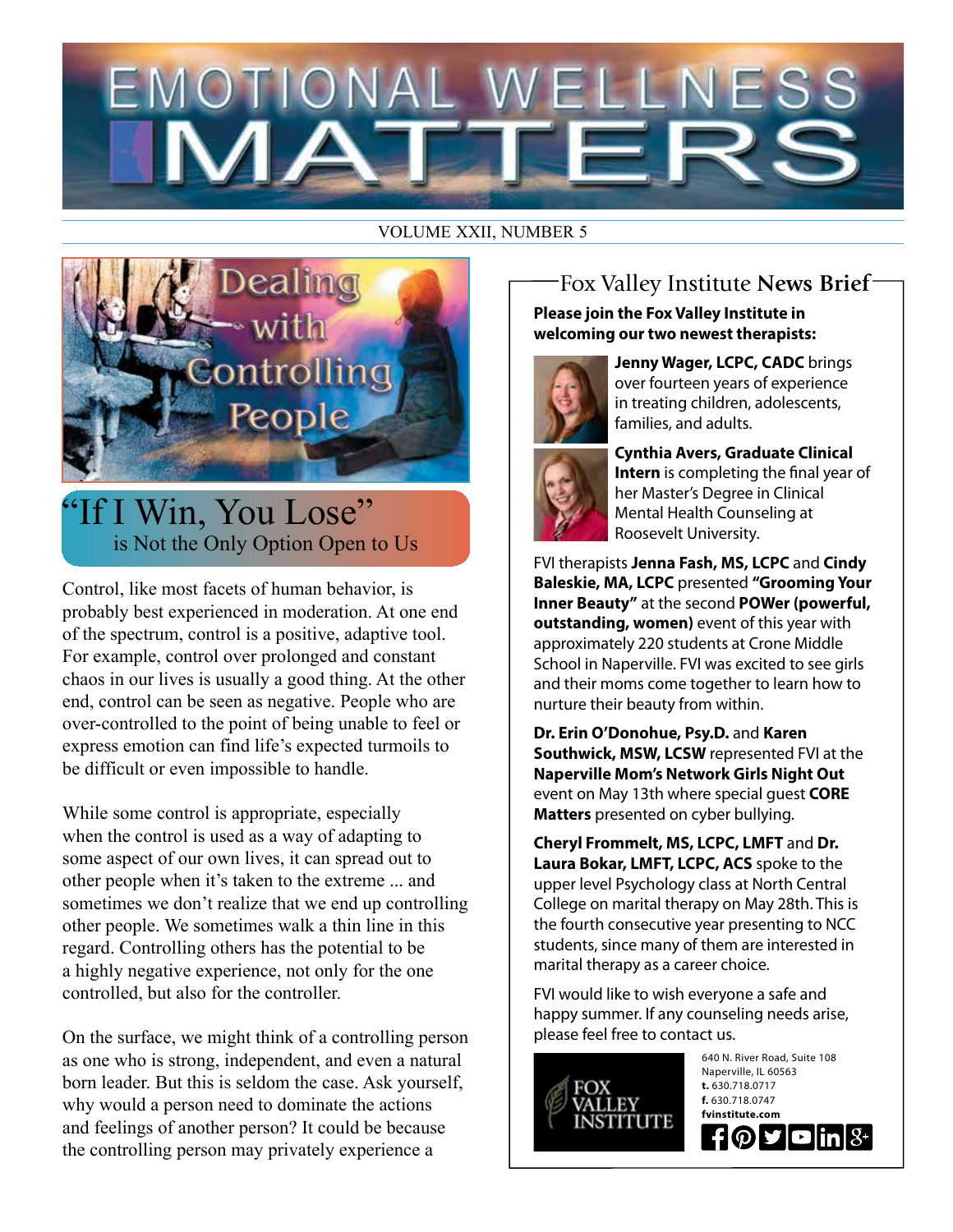great deal of self-doubt, negativity, and lack of fulfillment. Controllers may be people who lack the tools to achieve personal integrity through their own resources ... but they get a feeling of fulfillment when they can control the behavior of another person. With this thought in mind, we can see the controlling person as one who may be the weak and dependent party in an interaction. And it may be the one who is controlled who actually has more strength – that is, it takes strength to give in to the needs of another person (the controller).

We can draw on the strength and energy of another person when we may feel unable to provide for our own needs. But while most people can give their energy to another person up to a certain personal limit, there comes a point where they feel drained and can simply give no more. This is the point where the person feels controlled – and it's there that they balk at giving any more. Then the tug-of-war begins. The one controlled refuses to give any more to the controller, and the controller tries to an equal degree to regain the control that has been taken away.

At some point in the relationship we will see open conflict. There is a struggle for power. This struggle continues until it is difficult to see which party is the controller and which is the controlled. Each can complain, "I'm being dominated," and they each have a point.

This pattern can be seen in marriages and other close relationships, as well as in some friendships. It is seen on the job and other organizations, and even between nations. People take the position of "I win and you therefore lose," (or, conversely, "I'll let you win and I'll be the one who loses"), and this sets up a pattern of conflict between people or groups of people.

The conflicts that develop over control issues may suggest the struggles the child experiences as she grows up. Part of our development involves the child striving to gain a sense of independence and integrity while the parent needs to control the behavior of the child. This may not be the ideal description of growing up in a healthy way, but the struggle, if not resolved, is sometimes carried on into adult life. Unresolved control issues may

lead the child who grows into adulthood to model him- or herself after the controlling parent, or, conversely, to play out rebellious behaviors (often finding partners who they can rebel against). It is advisable for parents to imbue their children with a sense of love, integrity, and independence (along with structure and containment) as they grow up. Often, however, there is a child-rearing pattern in which the behavior of the child is kept totally under control. A dominated child is one who feels drained of a sense of personal integrity and their adult lives may be characterized by a feeling that life is a struggle either to control or be controlled.

Marriages with control issues are sometimes in conflict. A viable marriage is usually one in which each partner can enjoy a sense of personal integrity. In the adaptive marriage there are usually some control behaviors between the partners, but clear boundaries have been established and there is a fairly equal balance between the two partners in the amount of controlling each tries to do. There is also usually good communication so that feelings that underlie the control issue can be talked about freely.

In conflicted marriages one or both partners may feel that the only way to achieve fulfillment in life is to get the other partner to provide one's comfort, and that may mean controlling the other person's behavior. In this situation there is an attempt to make the other partner completely responsible for one's own fulfillment, and this is where the control cycle comes into play. People sometimes take the old saying, "Find your one true love and you'll have happiness ever after," a bit too seriously. Finding a good partner is part of it, but developing a sense of one's own personal integrity is most of it.

It takes two to play the control game in a marriage. If one partner, either the controller or the controlled, decides not to play, it is difficult for the other to try to continue the old patterns. Of course, in childrearing the child often does

**This newsletter is intended to offer general information only and recognizes that individual issues may differ from these broad guidelines. Personal issues should be addressed within a therapeutic context with a professional familiar with the**  details of the problems. ©2015 Simmonds Publications: 5580 La Jolla Blvd., 306, La Jolla, CA 92037 **·** Website ~ www.emotionalwellness.com **306, La Jolla, CA 92037 • Website ~ www.emotionalwellness.com**



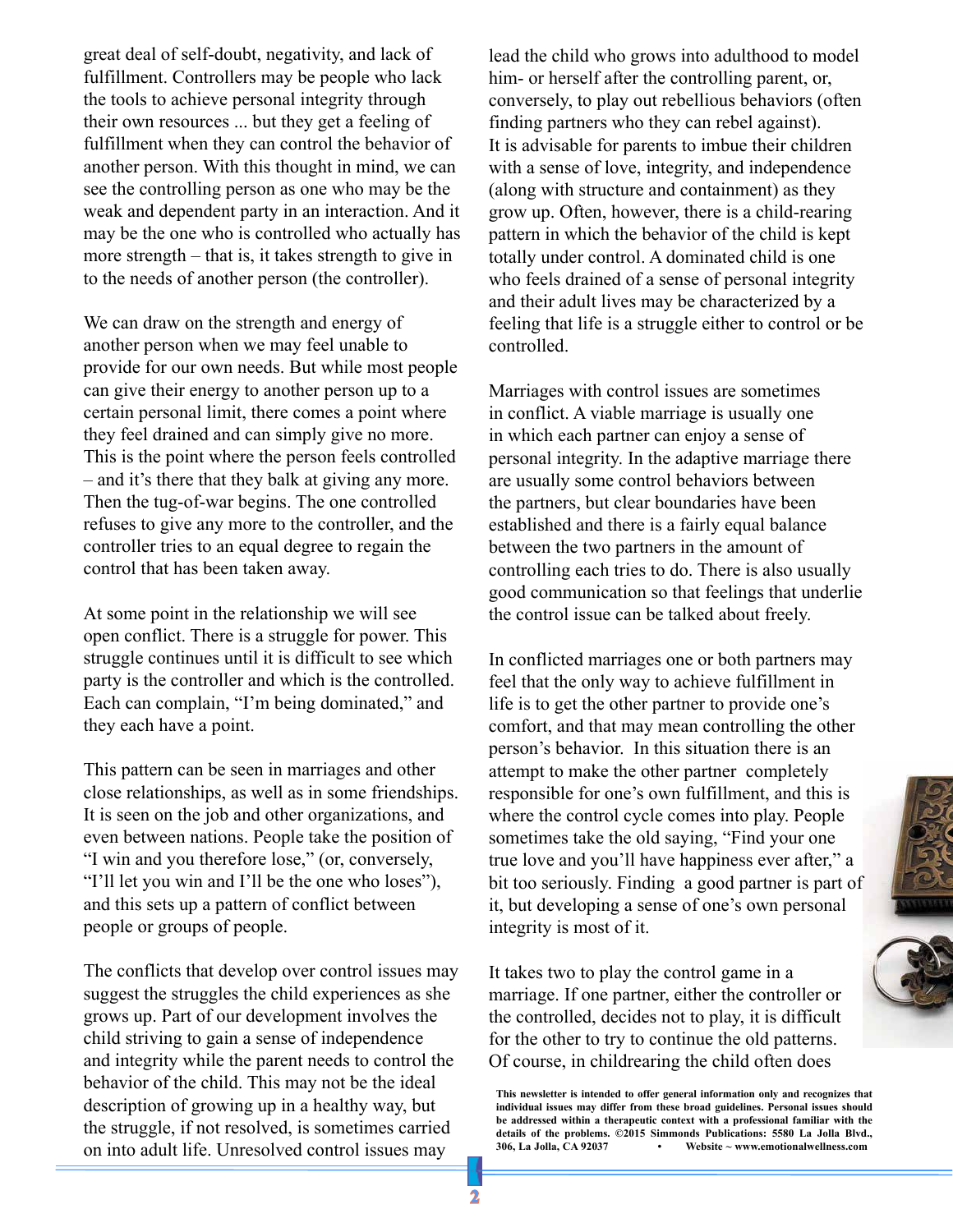not have a choice and must continue to play the game, often to the longterm detriment of everyone.

Control is a relative term. The controller seldom defines him- or herself as the one with the control. This person usually has a self-image characterized by such notions as being needy, wanting closeness, and wanting interdependence. Indeed, the controller usually sees the partner as having all the power. The partner in turn feels that the neediness of the other is controlling every aspect of the relationship. So both partners usually end up accusing the other of having all the control.

#### Who has the problem, the controller or the one controlled?

The controller may describe herself as a person having weaknesses, insecurities, and many needs. On the more positive side she may say that she want to get close to the other person. The controller is just reaching out to someone else to have these needs met. She seldom sees herself as being a controlling or dominating person – although the one controlled often has no doubt that this is the case. The controller sees the other person as having all the power. The controller says that she is happy as long as personal needs are being met. So obviously, according to the controller, if the other person has any complaints, then *that* is the person who has the problem.

The person who is controlled, on the other hand, is usually quick to attribute the problem to the controller. The controlled party points out that the controller is so needy that it is impossible to breathe without being criticized. The person controlled rarely sees himself as having the problem, other than dealing with having to be careful always to hold on to his own sense of integrity.

#### So, who has the problem? Both do.

The controller needs to work on understanding where the neediness came from, why needs have to be fulfilled through another person, and how to gain a sense of personal integrity by drawing on inner resources. The one controlled needs to understand why he or she would attach themselves to someone in need, what cues they may be secretly giving off to perpetuate the imbalanced relationship, why saying no may be difficult, and how to develop different strategies for gaining a sense of personal integrity.

In the end, both parties can move from working against each other in conflict to the point where they can encourage a sense of independence in each partner...knowing that through this feeling of mutual integrity, relationships can be much closer, happier, and healthier.